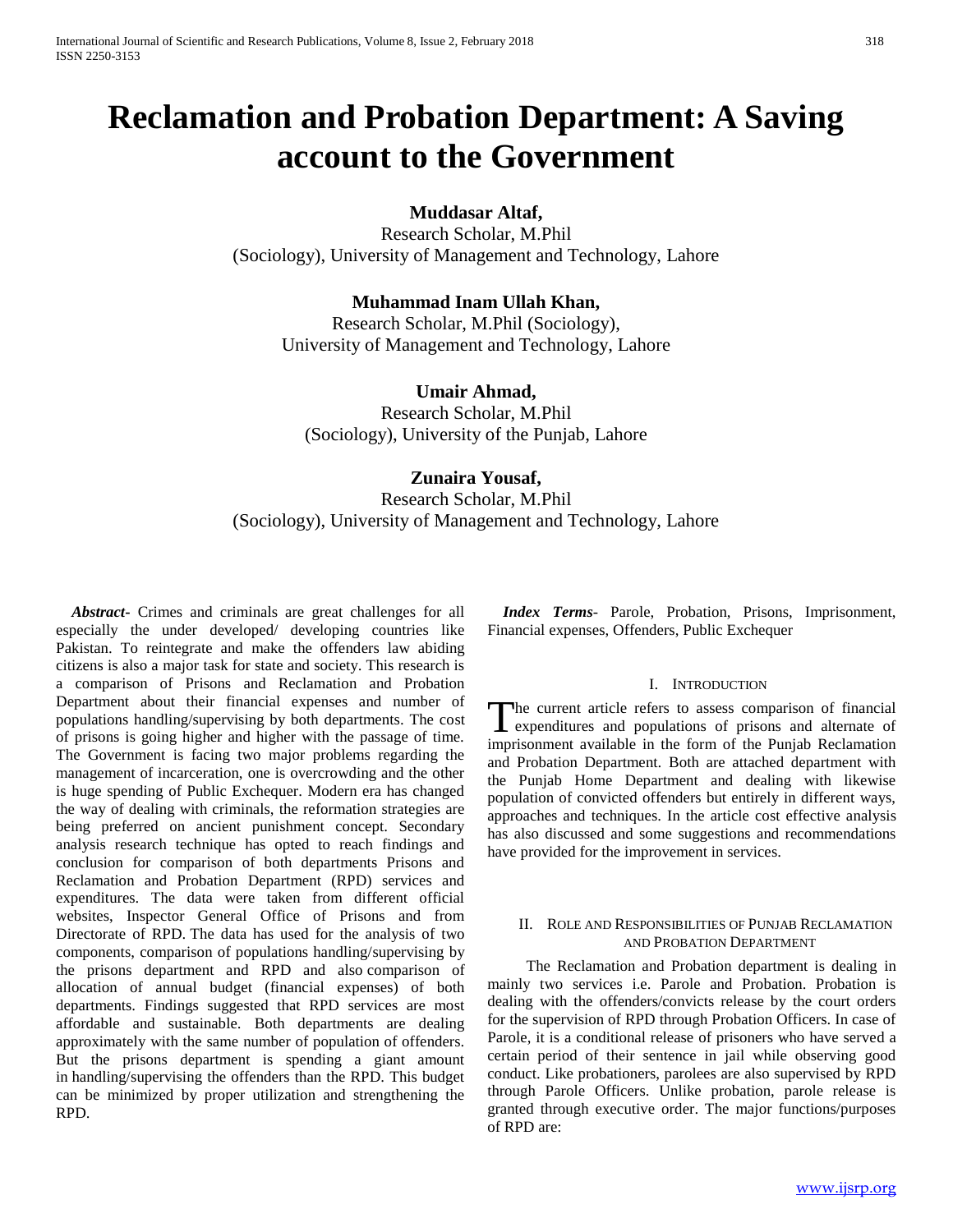- $\triangleright$  To reform and rehabilitate the offenders under its supervision.
- To provide alternate of imprisonment i.e. Community Correction Services.
- $\triangleright$  To save Government expenditure on prisons by providing services of Parole and Probation.
- $\triangleright$  To strive for avoiding recidivism by offenders by converting them as law-abiding citizens.

# III. ROLE AND RESPONSIBILITIES OF PRISONS

 Punjab Prisons is also working on the modern idea of Prisons i.e. 4Cs. These 4Cs are:

- **Example 3** Custody of the convicts as per the judicial orders.
- **EXECUTE:** Control over inmates to maintain discipline and peace.
- **Care** of inmates' life and health.

**Exercition** of offenders under the custody and control of prisons.

# IV. METHODOLOGY

 In this article we performed secondary analysis research technique. The data were taken from different official websites, Inspector General Office of Prisons Department Lahore and from Directorate of RPD Lahore. Two data sets were used for the analysis. The data about populations and financial expenses of both departments i.e. Prisons and RPD had taken for last seven years w.e.f. 2011 to 2017 for analysis. The first data set was used for the comparison of populations handling/supervising by the prisons department and RPD. The second data set was used for the comparison of allocation of annual budget (financial expenses) of both the departments.

| Sr.<br>No.      | Under<br>Section (Pakistan Penal<br>Code)       | <b>Prisons Punjab</b> |                  |                  | <b>Reclamation and Probation</b> |                  |                  |
|-----------------|-------------------------------------------------|-----------------------|------------------|------------------|----------------------------------|------------------|------------------|
|                 |                                                 | <b>Male</b>           | Female           | <b>Total</b>     | <b>Male</b>                      | Female           | <b>Total</b>     |
| $\mathbf{1}$    | 302 PPC                                         | 18881                 | 331              | 19212            | 2489                             | $\mathbf{0}$     | 2489             |
| $\overline{2}$  | 303/304/308/312/319/321/322 PPC                 | 103                   | $\mathbf{1}$     | 104              | $\overline{0}$                   | $\Omega$         | $\overline{0}$   |
| $\overline{3}$  | 324/325 PPC                                     | 1623                  | $\overline{8}$   | 1631             | 18                               | $\overline{0}$   | 18               |
| $\overline{4}$  | 327/328/329 PPC                                 | 52                    | $\overline{0}$   | 52               | $\overline{0}$                   | $\overline{0}$   | $\overline{0}$   |
| $\overline{5}$  | 334/336 PPC                                     | $\overline{95}$       | $\overline{2}$   | 97               | $\overline{0}$                   | $\overline{0}$   | $\overline{0}$   |
| $\overline{6}$  | 337(A - N) PPC                                  | 1455                  | $\overline{5}$   | 1460             | 653                              | 9                | 662              |
| $\overline{7}$  | 338(A - C)PPC                                   | 27                    | $\boldsymbol{0}$ | 27               | 11                               | $\overline{0}$   | 11               |
| 8               | 341/342/343/344/345/346/347/348<br><b>PPC</b>   | 123                   | $\overline{0}$   | 123              | 844                              | $\overline{2}$   | 846              |
| 9               | 352/358/354-A PPC                               | 217                   | $\overline{0}$   | 217              | 5                                | $\theta$         | 5                |
| 10              | 363/364/365/365-A<br>/366/367/369<br><b>PPC</b> | 1108                  | 48               | 1156             | $\mathbf{0}$                     | $\mathbf{0}$     | $\overline{0}$   |
| 11              | 375/376 PPC                                     | 982                   | 14               | 996              | $\overline{0}$                   | $\overline{0}$   | $\boldsymbol{0}$ |
| $\overline{12}$ | 377 PPC                                         | 723                   | $\mathbf{1}$     | 724              | $\mathbf{0}$                     | $\overline{0}$   | $\boldsymbol{0}$ |
| $\overline{13}$ | Sec 10 (i)(ii)(iii) Zina-Ord,79                 | 329                   | $\overline{3}$   | 332              | $\overline{0}$                   | $\overline{0}$   | $\overline{0}$   |
| 14              | CNSA, 1997 9 (a)                                | $\overline{5}$        | $\overline{1}$   | $\overline{6}$   | 875                              | $\overline{2}$   | 877              |
| $\overline{15}$ | CNSA, 1997 9 (b)                                | 1464                  | $\overline{22}$  | 1486             | 4845                             | $\overline{38}$  | 4883             |
| 16              | CNSA, 1997 9 (c)                                | 6885                  | 391              | 7276             | $\mathbf{0}$                     | $\mathbf{0}$     | $\overline{0}$   |
| $\overline{17}$ | 442-460 PPC                                     | $\overline{147}$      | $\overline{0}$   | $\overline{147}$ | $\mathbf{0}$                     | $\overline{0}$   | $\overline{0}$   |
| 18              | 55/109 Cr. Pc                                   | $\overline{0}$        | $\overline{0}$   | $\overline{0}$   | $\mathbf{0}$                     | $\overline{0}$   | $\overline{0}$   |
| 19              | 411/412/413/414 PPC                             | $\overline{649}$      | $\overline{0}$   | 649              | 845                              | $\mathbf{1}$     | 846              |
| 20              | 13/20/65, 7/21/91                               | $\overline{224}$      | $\mathbf{1}$     | $\overline{225}$ | 6473                             | $\overline{2}$   | 6475             |
| 21              | 54 Cr. PC                                       | 14                    | $\overline{0}$   | 14               | $\Omega$                         | $\Omega$         | $\Omega$         |
| $\overline{22}$ | 489-F                                           | 967                   | 6                | 973              | $\mathbf{0}$                     | $\overline{0}$   | $\overline{0}$   |
| $\overline{23}$ | $17/22$ EO                                      | 391                   | $\overline{3}$   | 394              | $\mathbf{0}$                     | $\overline{0}$   | $\boldsymbol{0}$ |
| 24              | $107/151$ Cr.PC                                 | $\boldsymbol{0}$      | $\overline{0}$   | $\overline{0}$   | $\overline{0}$                   | $\mathbf{0}$     | $\overline{0}$   |
| 25              | Railway Act                                     | 10                    | $\overline{0}$   | 10               | 837                              | $\mathbf{0}$     | 837              |
| 26              | <b>59 PAA</b>                                   | 215                   | $\boldsymbol{0}$ | 215              | $\mathbf{0}$                     | $\mathbf{0}$     | $\overline{0}$   |
| $\overline{27}$ | 4/55/52 FA ii FA                                | 181                   | $\overline{4}$   | 185              | $\overline{0}$                   | $\overline{0}$   | $\overline{0}$   |
| 28              | Preven. of Smug Act, 77                         | $\overline{10}$       | $\mathbf{1}$     | $\overline{11}$  | $\overline{0}$                   | $\overline{0}$   | $\overline{0}$   |
| 29              | U/S 3/4 PEOH, 79                                | 748                   | $\overline{0}$   | 748              | 3782                             | $\mathbf{0}$     | 3782             |
| 30              | 379/382/401/411 PPC                             | 2240                  | 30               | 2270             | 5414                             | 36               | 5450             |
| 31              | 392/394/395/396 PPC                             | 4524                  | 20               | 4544             | $\boldsymbol{0}$                 | $\boldsymbol{0}$ | $\overline{0}$   |

# **Crime wise population in Punjab Prisons and Reclamation and Probation Department as stood on December 1st, 2017**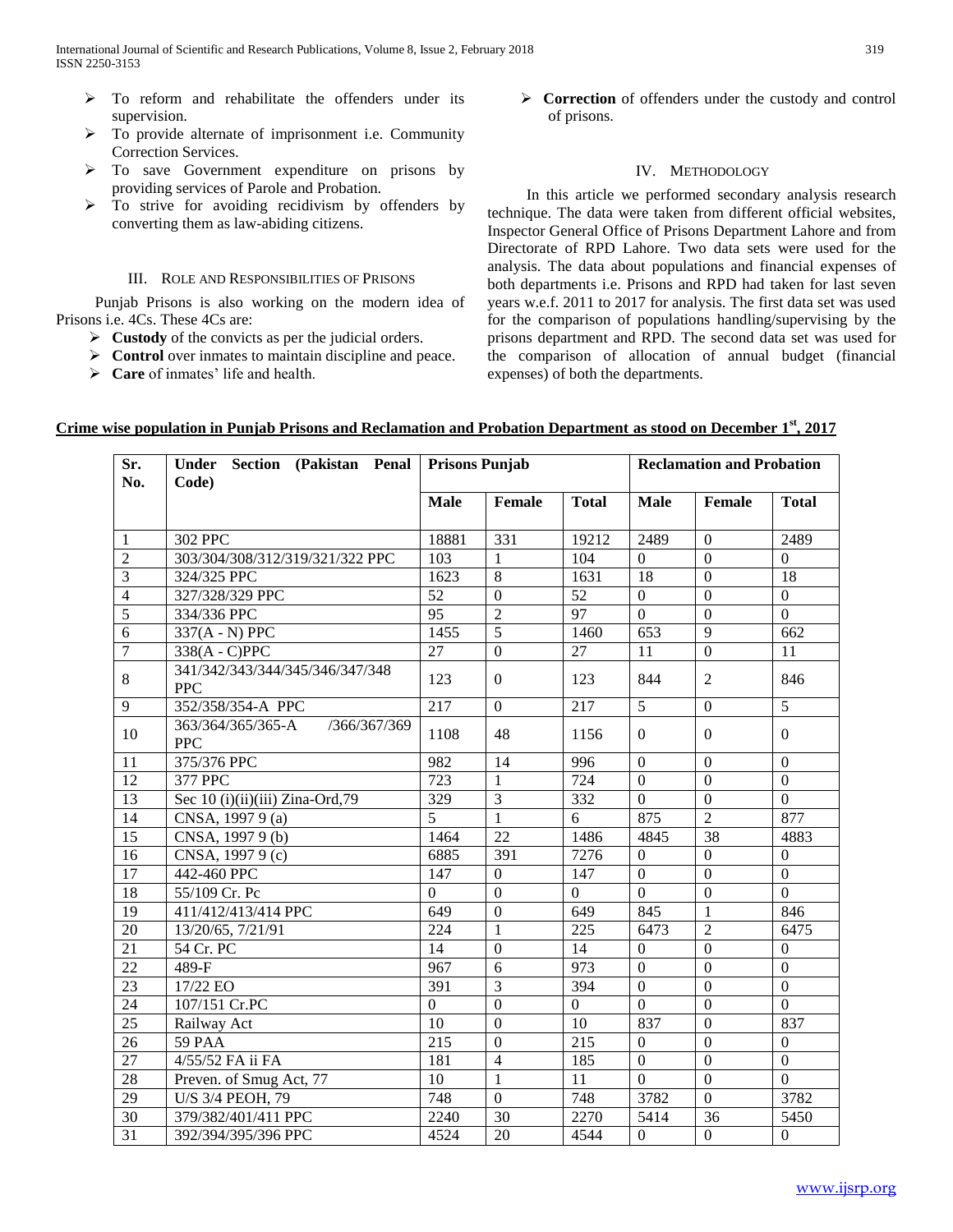| 32<br>$\theta$<br>$\theta$<br>8507 |
|------------------------------------|
|                                    |
|                                    |
|                                    |
|                                    |
|                                    |
| 2956                               |
| 4291                               |
| 1501                               |
|                                    |

# **Analysis of Annual Financial Expenses and Population dealt by both Departments**

The comparison of both departments budgets and populations have shown in tabulated and graphical (pie charts) presentation year wise w.e.f 2011 to 2017.

| <b>Fiscal</b> | <b>Reclamation</b> | <b>Probation</b><br>and | <b>Prisons Department</b> |                      | Amount        |
|---------------|--------------------|-------------------------|---------------------------|----------------------|---------------|
| Year          | <b>Department</b>  |                         |                           | <b>Difference</b>    |               |
|               | Population         | <b>Annual Budget</b>    | <b>Population</b>         | <b>Annual Budget</b> |               |
|               | Calendar Year      | (In millions)           | Calendar Year             | (In millions)        | (In millions) |
|               |                    | Fiscal year             |                           | Fiscal year          |               |
| 2011-12       | 24174              | 72.520                  | 38154                     | 4,862.835            | 4,790.315     |
| 2012-13       | 30145              | 85.195                  | 45471                     | 5,424.799            | 5,339.604     |
| $2013 - 14$   | 37722              | 92.802                  | 44217                     | 5,839.796            | 5,746.994     |
| 2014-15       | 35489              | 106.384                 | 46614                     | 7,469.520            | 7,363.136     |
| 2015-16       | 34247              | 116.078                 | 48101                     | 7.640.461            | 7,524.383     |
| 2016-17       | 42678              | 126.959                 | 46728                     | 10,063.254           | 9,936.295     |
| 2017-18       | 44437              | 150.283                 | 50226                     | 9,322.627            | 9,172.389     |

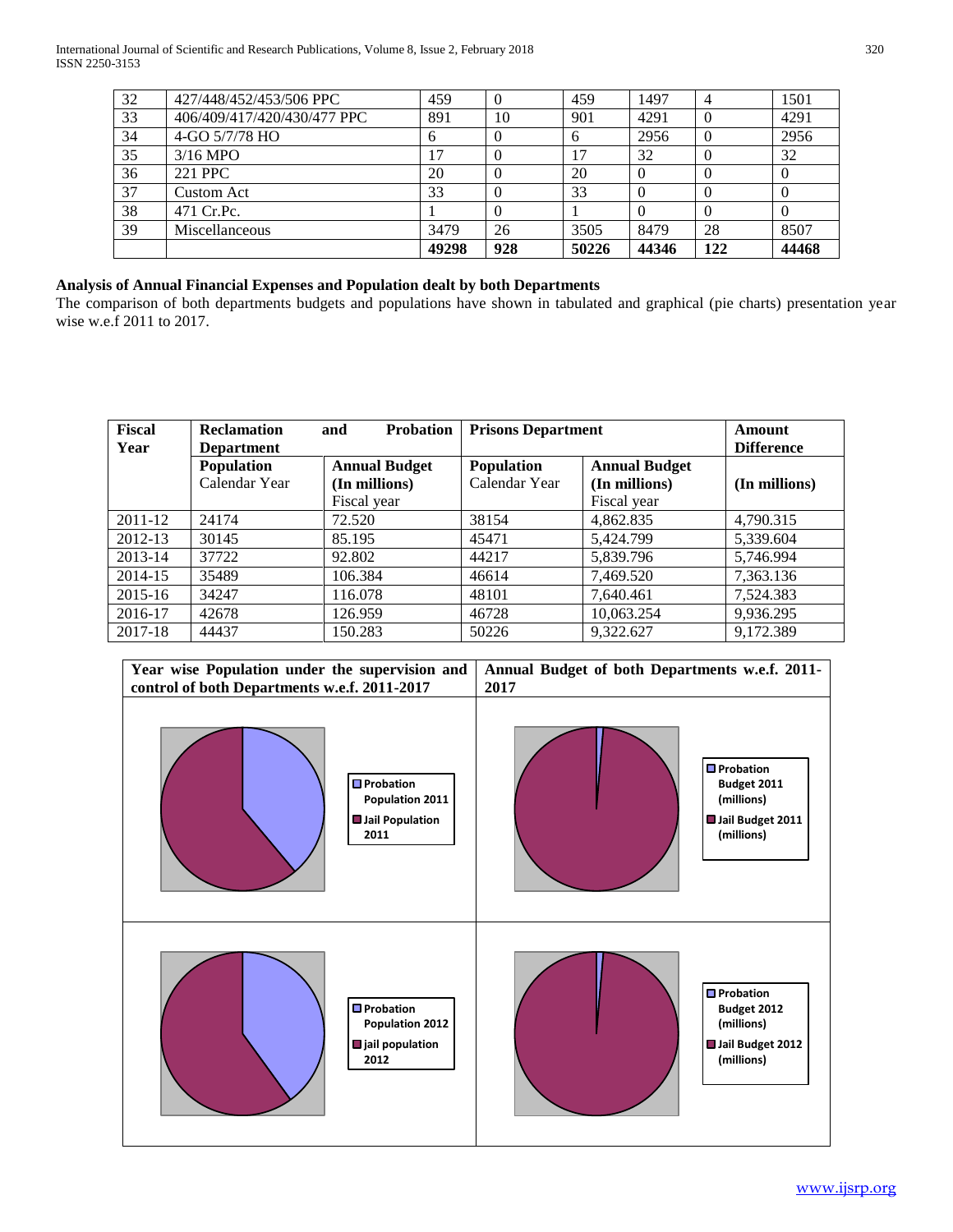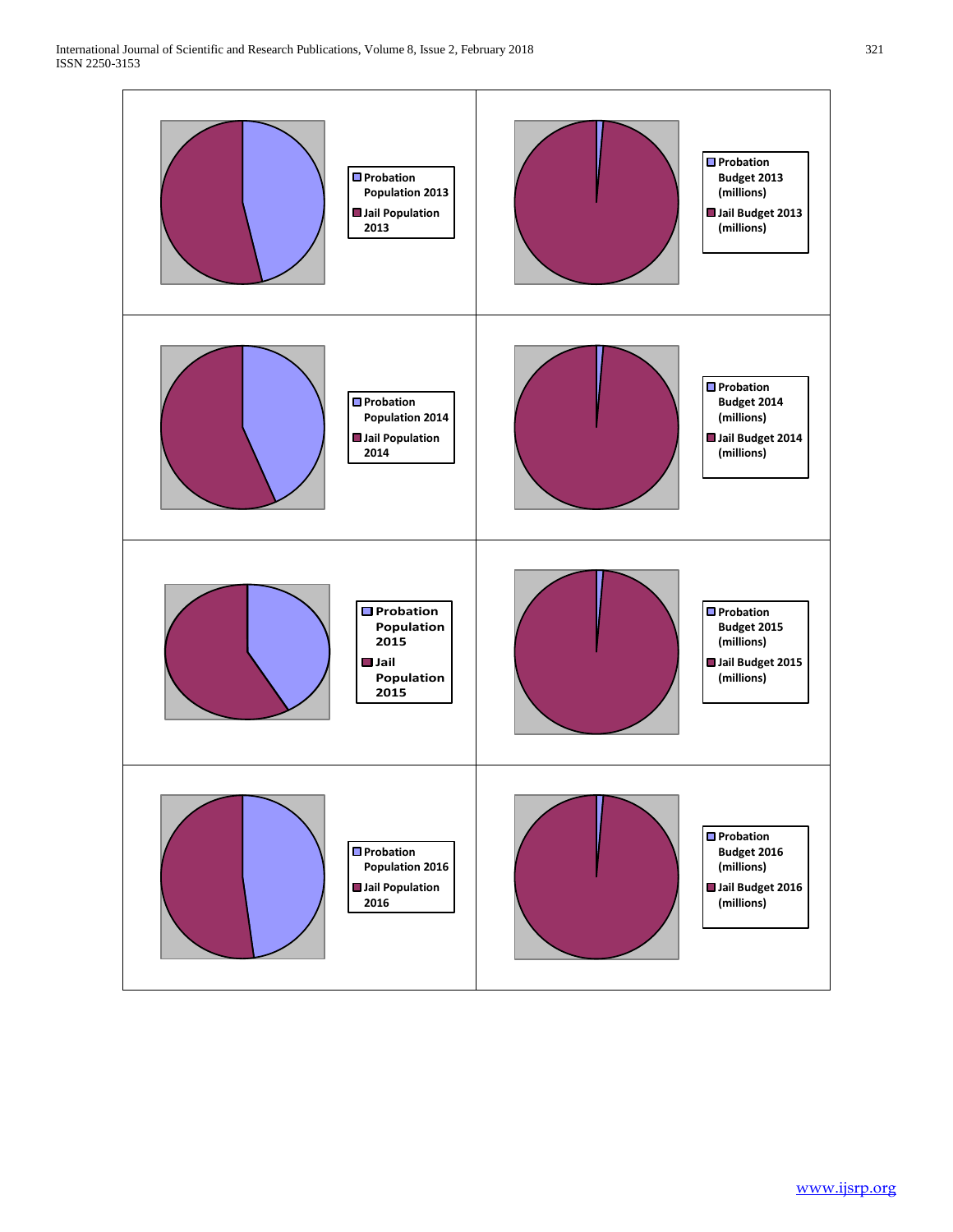

# V. FINDINGS

 The analysis depicts that there is a huge difference between expenses of both the departments and conclude that how significant role the department of Punjab Reclamation and Probation is playing in the financial savings of Government. Approximately same numbers of populations (with small plus minus) have been handling by the both Prisons and RPD. Brief summary of the analysis is that the population and budget of each year w.e.f. 2011 to 2017 for both departments have compared and found that Prisons department was dealing with almost 38154 offenders with the budget of Rs. 4,862.835 millions whereas RPD was dealing with population of 24174 with the budget of Rs. 72.520 millions only in the year 2011. Prisons department was dealing with almost 45471 offenders with the budget of Rs. 5,424.799 millions whereas RPD was dealing with population of 30145 with the budget of Rs. 85.195 millions only in the year 2012. Prisons department was dealing with almost 44217 offenders with the budget of Rs. 5,839.796 millions whereas RPD was dealing with population of 37722 with the budget of Rs. 92.802 millions only in the year 2013. Prisons department was dealing with almost 46614 offenders with the budget of Rs. 7,469.520 millions whereas RPD was dealing with population of 35489 with the budget of Rs. 106.384 millions only in the year 2014. Prisons department was dealing with almost 48101 offenders with the budget of Rs. 7,640.461 millions whereas RPD was dealing with population of 34247 with the budget of Rs. 116.078 millions only in the year 2015. Prisons department was dealing with almost 46728 offenders with the budget of Rs. 10,063.254 millions whereas RPD was dealing with population of 42678 with the budget of Rs. 126.959 millions only in the year 2016. Prisons department was dealing with almost 50226 offenders with the budget of Rs. 9,322.627 millions whereas RPD was dealing with population of 44437 with the budget of Rs. 150.283 millions only in the year 2017.

# VI. CONCLUSION

 As the article discussed the departments, their functions, significance, role and spending at length and analyse the budget of both the departments. It is concluded that the Punjab Reclamation and Probation Department is saving the huge budget and curtailing the challenges of handling offenders' population by the Government. RPD is not only playing its role in lesser the overcrowding in jails but also abridging the offenders in the

community in the way that they become a productive citizen of society and also saving a lot financially. If the offenders being dealt by the RPD send to jails it will almost double the annual budget of Prisons which is Rs. 9,322.627 millions at present.

#### **REFERENCES**

- [1] Innes, M. (2003). The Architecture of Social Control. [Understanding Social](https://books.google.com/books?id=6yXo5ARzFaMC&pg=PA95)  [Control: Crime and Social Order in Late Modernity.](https://books.google.com/books?id=6yXo5ARzFaMC&pg=PA95) McGraw-Hill International. [ISBN](https://en.wikipedia.org/wiki/International_Standard_Book_Number) [97803 3 5209408.](https://en.wikipedia.org/wiki/Special:BookSources/9780335209408)
- [2] Holland, J. (December 16, 2013). Land of the Free? US Has 25 Percent of [the World's Prisoners".](http://billmoyers.com/2013/12/16/land-of-the-free-us-has-5-of-the-worlds-population-and-25-of-its-prisoners/) Retrieved December 29, 2013.
- [3] Roth, M. P. (2006). [Prisons and Prison Systems: A Global Encyclopedia.](https://books.google.com/books?id=RTH31DgbTzgC&pg=PR26) Greenwood Publishing. p. xxvi. [ISBN](https://en.wikipedia.org/wiki/International_Standard_Book_Number) [9780313328565.](https://en.wikipedia.org/wiki/Special:BookSources/9780313328565)
- [4] Hanser, R. D. (2012). [Introduction to Corrections.](https://books.google.com/books?id=NfCZbAuMtysC&pg=PA193) SAGE. pp. 193– 195. [ISBN](https://en.wikipedia.org/wiki/International_Standard_Book_Number) [978-1-4129-7566-7.](https://en.wikipedia.org/wiki/Special:BookSources/978-1-4129-7566-7)
- [5] Ali, [A.](https://papers.ssrn.com/sol3/cf_dev/AbsByAuth.cfm?per_id=1654810) (April 25, 2013). Probation and Parole System: A Case Study of Pakistan. 13 Pages Posted: 25 Apr 2013 Last revised: 2 Mar 2015.Abdul Wali Khan University Mardan.
- [6] Human Rights Commission of Pakistan (2010) The State of Human Rights 2010 Electronic copy available at: http://ssrn.com/abstract=2256316
- [7] Jones, J. (2003). Probation and parole: The savior of corrections. Corrections Today, 65(1), 34-36.
- [8] Walkof, N. (1926). The Power of the Federal Probation Law. Com. L. League J., 31, 284.
- [9] Chen, G., Luo, S., Tang, Y., & Tong, J. Y. (2015). Passing probation: Earnings management by interim CEOs and its effect on their promotion prospects. Academy of Management Journal, 58(5), 1389-1418.
- [10] Ballmer, N. C. (2017). Assessing The Link Between Learning Assistance Programs and the Retention, Probation, and Grade Point Average of Freshman University Students(Doctoral dissertation).
- [11] Glaze, L. E., & Bonczar, T. P. (2002). Probation and parole in the United States, 2005. Washington, DC.
- [12] Petersilia, J., & Turner, S. (1993). Intensive probation and parole. Crime and justice, 17, 281-335.
- [13] Cohen, M. A., & Piquero, A. R. (2009). New evidence on the monetary value of saving a high risk youth. Journal of Quantitative Criminology, 25(1), 25-49.
- [14] Annison, J. (2013). Innovation in probation practice: Past, present and future. Probation Journal, 60(3), 227-241.
- [15] Klotter, J. C. (1956). Probation and Parole. Ky. LJ, 45, 133.
- [16] Gudjonsson, G. H., & Sigurdsson, J. F. (2007). Motivation for offending and personality. A study among young offenders on probation. Personality and Individual Differences, 42(7), 1243-1253.
- [17] Olson, D. E., & Stalans, L. J. (2001). Violent offenders on probation: Profile, sentence, and outcome differences among domestic violence and other violent probationers. Violence Against Women, 7(10), 1164-1185.
- [18] Rhine, E. E. (2012). The present status and future prospects of parole boards and parole supervision. In The Oxford handbook of sentencing and corrections.